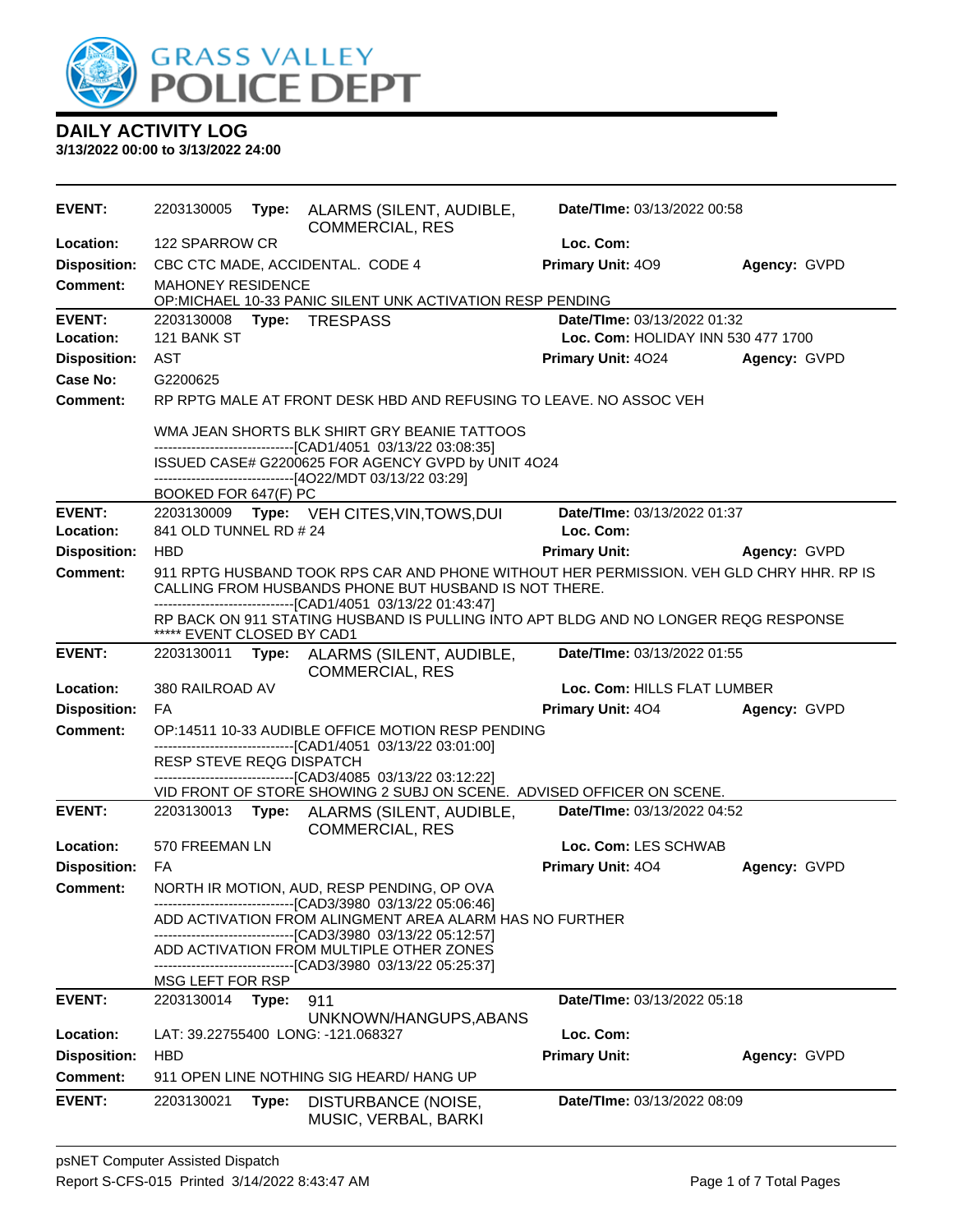

| Location:           | 105 NEAL ST                                                                                                     |       |                                                                                                                                                                                                                                                              | Loc. Com: SAFEWAY           |              |
|---------------------|-----------------------------------------------------------------------------------------------------------------|-------|--------------------------------------------------------------------------------------------------------------------------------------------------------------------------------------------------------------------------------------------------------------|-----------------------------|--------------|
| <b>Disposition:</b> | UTL                                                                                                             |       |                                                                                                                                                                                                                                                              | <b>Primary Unit: 4023</b>   | Agency: GVPD |
| <b>Comment:</b>     |                                                                                                                 |       | RP RPTNG MALE PUSHING A SHOPPING CART AND YELLING AT CARS, HEADED UP THE HILL TOWARD DEL<br>ORO. LSW TAN COAT, RED HOODIE, PUSHING A CART FULL OF STUFF.<br>-------------------------------[CAD2/4116 03/13/22 08:09:45]<br>EVENT CALL TYPE CHANGED FROM SUS |                             |              |
| <b>EVENT:</b>       |                                                                                                                 |       | 2203130030 Type: 911 UNKNOWN<br>(HANGUPS, ABAN'S)                                                                                                                                                                                                            | Date/TIme: 03/13/2022 10:19 |              |
| Location:           | 125 PRESLEY WY # D                                                                                              |       |                                                                                                                                                                                                                                                              | Loc. Com:                   |              |
| <b>Disposition:</b> | <b>HBD</b>                                                                                                      |       |                                                                                                                                                                                                                                                              | <b>Primary Unit:</b>        | Agency: GVPD |
| <b>Comment:</b>     |                                                                                                                 |       | 911, OPEN LINE HEARD CHILD AND FEMALE SAY "YOU'RE CALLING 911, NO, NO, NO", DISCONNECTED                                                                                                                                                                     |                             |              |
|                     |                                                                                                                 |       | -------------------------------[CAD2/4116 03/13/22 10:20:33]<br>EVENT LOCATION CHANGED FROM LAT: 39.22755800 LONG: -121.068252 GRASS VALLEY<br>---------------------------------[CAD2/4116_03/13/22_10:21:06]                                                |                             |              |
|                     | ***** EVENT CLOSED BY CAD2                                                                                      |       | ON CALL BACK, ACCIDENTAL WHILE DAUGHTER WAS PLAYING WITH PHONE, C4                                                                                                                                                                                           |                             |              |
| <b>EVENT:</b>       | 2203130032                                                                                                      |       | Type: SUSPICIOUS CIRCUMSTANCE<br>(VEHICLE, PERSON                                                                                                                                                                                                            | Date/TIme: 03/13/2022 10:39 |              |
| Location:           | 1005 SUTTON WY                                                                                                  |       |                                                                                                                                                                                                                                                              | Loc. Com: CVS               |              |
| <b>Disposition:</b> | <b>CBC</b>                                                                                                      |       |                                                                                                                                                                                                                                                              | <b>Primary Unit: 4023</b>   | Agency: GVPD |
| <b>Comment:</b>     |                                                                                                                 |       | RP RPTNG FEMALE FOLLOWING RP AFTER CUSTODY DROP OFF, RP STATES IT IS HER EX MOTHER IN LAW.<br>RP IS SAFELY SEPARATED, CURRENTLY IN MCDONALDS PARKING LOT. RP HEADED INTO WORK, REQ 10-21                                                                     |                             |              |
| <b>EVENT:</b>       |                                                                                                                 |       | 2203130042 Type: ASSAULTS, BATTERY (415<br>PHYSICAL)                                                                                                                                                                                                         | Date/TIme: 03/13/2022 11:56 |              |
| Location:           | 841 OLD TUNNEL RD                                                                                               |       |                                                                                                                                                                                                                                                              | Loc. Com: OUT FRONT         |              |
| <b>Disposition:</b> | <b>RPT</b>                                                                                                      |       |                                                                                                                                                                                                                                                              | <b>Primary Unit: 405</b>    | Agency: GVPD |
| Case No:            | G2200626                                                                                                        |       |                                                                                                                                                                                                                                                              |                             |              |
| <b>Comment:</b>     | PER CALFIRE THEY ARE RESPONDING FOR ASSAULT VI WITH HEAD INJURY. SU LEFT.                                       |       |                                                                                                                                                                                                                                                              |                             |              |
|                     |                                                                                                                 |       | -------------------------------[CAD1/4074 03/13/22 11:56:38]<br>SU ASSAULTED RP AFTER R TOLD HER SHE COULDNT STAY WITH HER ANYMORE. RP IS WITH VI<br>-------------------------------[CAD1/4074 03/13/22 11:57:18]                                            |                             |              |
|                     | CALFIRE NOT STAGING                                                                                             |       | CORRECTION - AFTER VI TOLD SU SHE COULDNT STAY WITH HER ANYMORE                                                                                                                                                                                              |                             |              |
|                     |                                                                                                                 |       | -------------------------------[CAD1/4074 03/13/22 12:36:24]<br>ISSUED CASE# G2200626 FOR AGENCY GVPD by UNIT 4O5<br>-------------------------------[CAD2/4116 03/13/22 12:38:10]                                                                            |                             |              |
|                     |                                                                                                                 |       | RP CALLED BACK STATING SHE HAD SUS INFO                                                                                                                                                                                                                      |                             |              |
|                     |                                                                                                                 |       | -------------------------------[CAD2/4116 03/13/22 12:39:15]<br>MALE LSW WHI TANK TOP, SHORTS. FEMALE LSW FLORAL TOP, JEANS                                                                                                                                  |                             |              |
| <b>EVENT:</b>       |                                                                                                                 |       | 2203130044 Type: DISTURBANCE (NOISE,<br>MUSIC, VERBAL, BARKI                                                                                                                                                                                                 | Date/TIme: 03/13/2022 12:28 |              |
| Location:           | 647 E MAIN ST                                                                                                   |       |                                                                                                                                                                                                                                                              | Loc. Com: TRIPLE M TOWING   |              |
| <b>Disposition:</b> | <b>CBC</b>                                                                                                      |       |                                                                                                                                                                                                                                                              | Primary Unit: 4023          | Agency: GVPD |
| Comment:            | 911 EMPLOYEE RPTNG CUSTOMER IN LOBBY YELLING AND BEING RUDE REG HIS VEH BEING IMPOUNDED,<br><u>NEG WEAPONS.</u> |       |                                                                                                                                                                                                                                                              |                             |              |
| <b>EVENT:</b>       | 2203130047                                                                                                      | Type: | DISTURBANCE (NOISE,<br>MUSIC, VERBAL, BARKI                                                                                                                                                                                                                  | Date/TIme: 03/13/2022 12:51 |              |
| Location:           | 17387 PENN VALLEY DR                                                                                            |       |                                                                                                                                                                                                                                                              | Loc. Com: TRUE VALUE        |              |
| <b>Disposition:</b> | <b>CBC</b>                                                                                                      |       |                                                                                                                                                                                                                                                              | Primary Unit: 1P34          | Agency: GVPD |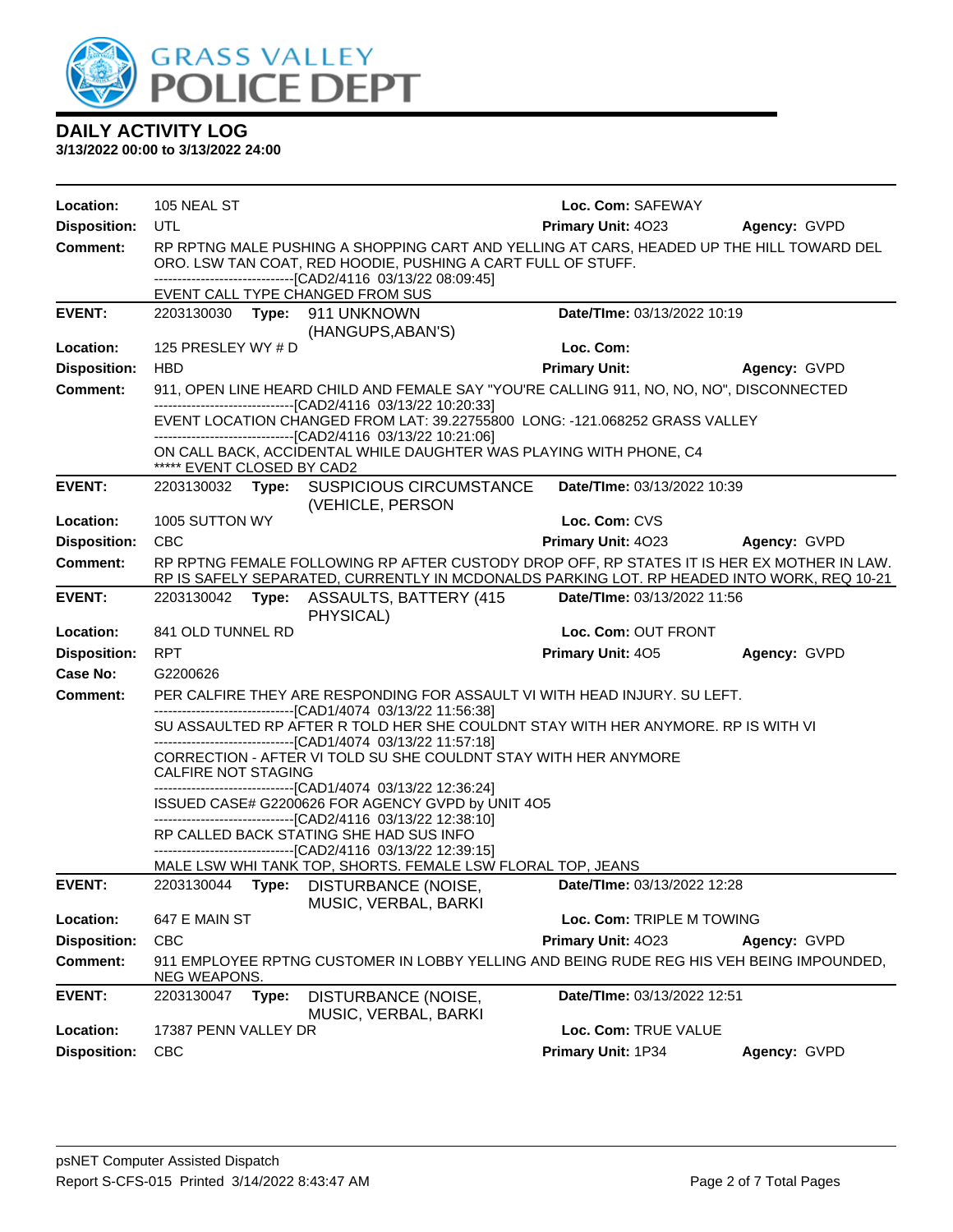

| <b>Comment:</b>     | RP RPTNG CUSTOMER WHO IS NO ALLOWED AT THE STORE IS CURRENTLY IN THE PARKING LOT, RP<br>STATES SUBJ HAS BEEN AN ISSUE IN THE PAST AND IS NOT WELCOME THERE.                                                                                                                                                                                                                                                                                                                                                                                                                               |                             |              |  |  |  |
|---------------------|-------------------------------------------------------------------------------------------------------------------------------------------------------------------------------------------------------------------------------------------------------------------------------------------------------------------------------------------------------------------------------------------------------------------------------------------------------------------------------------------------------------------------------------------------------------------------------------------|-----------------------------|--------------|--|--|--|
|                     | -------------------------------[CAD2/4116 03/13/22 12:53:53]                                                                                                                                                                                                                                                                                                                                                                                                                                                                                                                              |                             |              |  |  |  |
|                     | WHILE LL, SUBJ LEFT, RP REQ 10-21                                                                                                                                                                                                                                                                                                                                                                                                                                                                                                                                                         |                             |              |  |  |  |
|                     | ------------------------------[CAD1/4074 03/13/22 13:02:55]<br>EVENT LOCATION CHANGED FROM 2032 NEVADA CITY HY GV                                                                                                                                                                                                                                                                                                                                                                                                                                                                         |                             |              |  |  |  |
|                     | ------------------------[CAD1/4074_03/13/22 13:03:12]                                                                                                                                                                                                                                                                                                                                                                                                                                                                                                                                     |                             |              |  |  |  |
|                     | PER 4K19 OCC'D AT PV LOCATION                                                                                                                                                                                                                                                                                                                                                                                                                                                                                                                                                             |                             |              |  |  |  |
| <b>EVENT:</b>       | 2203130054 Type: DISTURBANCE (NOISE,                                                                                                                                                                                                                                                                                                                                                                                                                                                                                                                                                      | Date/TIme: 03/13/2022 13:39 |              |  |  |  |
|                     | MUSIC, VERBAL, BARKI                                                                                                                                                                                                                                                                                                                                                                                                                                                                                                                                                                      |                             |              |  |  |  |
| Location:           | 199 UPPER SLATE CREEK RD                                                                                                                                                                                                                                                                                                                                                                                                                                                                                                                                                                  | Loc. Com:                   |              |  |  |  |
| <b>Disposition:</b> | ARA IN COMMENTS                                                                                                                                                                                                                                                                                                                                                                                                                                                                                                                                                                           | Primary Unit: 4023          | Agency: GVPD |  |  |  |
| Case No:            | G2200627                                                                                                                                                                                                                                                                                                                                                                                                                                                                                                                                                                                  |                             |              |  |  |  |
| <b>Comment:</b>     | 911 RPTNG TRANSIENT WAS ATTEMPTING TO ENTER THE HOME AT ADDRESS, NO LONGER ATTEMPTING,<br><b>CURRENTLY SITTING ON THE PORCH</b>                                                                                                                                                                                                                                                                                                                                                                                                                                                           |                             |              |  |  |  |
|                     | -------------------------------[CAD2/4116 03/13/22 13:40:29]                                                                                                                                                                                                                                                                                                                                                                                                                                                                                                                              |                             |              |  |  |  |
|                     | WMA, DARK BLONDE CURLY HAIR, BRO HOODIE, NEG WEAPONS                                                                                                                                                                                                                                                                                                                                                                                                                                                                                                                                      |                             |              |  |  |  |
|                     | -------------------------------[CAD2/4116 03/13/22 13:41:16]<br>RP STATES THE SUBJ CLAIMS HE IS "THERE TO SEE HIS MOM", RP STATES SHE DOES NOT BELIVE HIM<br>-------------------------------[CAD1/4074_03/13/22 13:59:25]                                                                                                                                                                                                                                                                                                                                                                 |                             |              |  |  |  |
|                     | ISSUED CASE# G2200627 FOR AGENCY GVPD by UNIT 4O23                                                                                                                                                                                                                                                                                                                                                                                                                                                                                                                                        |                             |              |  |  |  |
|                     | -------------------------------[4O23/MDT 03/13/22 14:29]<br>BOOKED FOR: 273.6(A)PC                                                                                                                                                                                                                                                                                                                                                                                                                                                                                                        |                             |              |  |  |  |
| <b>EVENT:</b>       | 2203130063 Type: GRAND THEFT AUTO                                                                                                                                                                                                                                                                                                                                                                                                                                                                                                                                                         | Date/TIme: 03/13/2022 14:12 |              |  |  |  |
| Location:           | 669 SO AUBURN ST                                                                                                                                                                                                                                                                                                                                                                                                                                                                                                                                                                          | Loc. Com:                   |              |  |  |  |
| <b>Disposition:</b> | <b>RPT</b>                                                                                                                                                                                                                                                                                                                                                                                                                                                                                                                                                                                | <b>Primary Unit: 405</b>    | Agency: GVPD |  |  |  |
| <b>Case No:</b>     | G2200628                                                                                                                                                                                                                                                                                                                                                                                                                                                                                                                                                                                  |                             |              |  |  |  |
| Comment:            | 911 RPTNG VEH WAS STOLEN SOMETIME BETWEEN 0000 AND 1000 TODAY, RP BELIEVES IT MAY HAVE<br>BEEN HIS EX WHO HAS ACCESS TO KEYS. 1999 GOLD GMC SIERRA TRUCK LP. RP STATES HE DOES NOT<br>HAVE A WORKING PHONE, REQ CTC AT ADDRESS LISTED<br>------------------------------[CAD2/4116 03/13/22 14:13:03]                                                                                                                                                                                                                                                                                      |                             |              |  |  |  |
|                     | RP STATES HE BELIEVES IT MAY BE DUE TO "A DOMESTIC" HIM AND HIS EX HAD FRIDAY                                                                                                                                                                                                                                                                                                                                                                                                                                                                                                             |                             |              |  |  |  |
|                     | -------------------------------[CAD1/4074 03/13/22 14:35:12]                                                                                                                                                                                                                                                                                                                                                                                                                                                                                                                              |                             |              |  |  |  |
|                     | ISSUED CASE# G2200628 FOR AGENCY GVPD by UNIT 4O5<br>-------------------------------[CAD2/4116 03/13/22 14:56:46]                                                                                                                                                                                                                                                                                                                                                                                                                                                                         |                             |              |  |  |  |
|                     | FCN/3702207202184                                                                                                                                                                                                                                                                                                                                                                                                                                                                                                                                                                         |                             |              |  |  |  |
| <b>EVENT:</b>       | 2203130065 Type: ALL OTHERS                                                                                                                                                                                                                                                                                                                                                                                                                                                                                                                                                               | Date/TIme: 03/13/2022 14:16 |              |  |  |  |
| Location:           | 841 OLD TUNNEL RD # 24                                                                                                                                                                                                                                                                                                                                                                                                                                                                                                                                                                    | Loc. Com:                   |              |  |  |  |
| <b>Disposition:</b> | <b>CBC</b>                                                                                                                                                                                                                                                                                                                                                                                                                                                                                                                                                                                | <b>Primary Unit: 405</b>    | Agency: GVPD |  |  |  |
| <b>Comment:</b>     | RP REFUSING TO PROVIDE NAME OR NUMBER "BECAUSE OF THE PROGRAM RP IS IN" RPTNG VEH PARKED<br>IN THE PARKING LOT OF ADDRESS THAT RP BELIVES IS ASSOCIATED WITH AN ASSAULT THAT OCC'D THIS<br>MORNING. RP BECAME UPSET AND UNCOOPERATIVE WHEN DISPATCH WAS INQUIRING FOR INFORMATION.<br>METALLIC GOLD PT CRUISER LP 8STM715. RP STATES SUBJS ARE SQUATTERS IN THE APARTMENT AND<br>WANTS THEM REMOVED. WHEN ASKED IF RP HAS INFORMED OWNER OF THE SQUATTERS, RP SAID NO<br>BECAUSE THEY DON'T LIVE IN THE AREA. CONTACT INFORMATION IS FOR THE NEIGHBOR AS RP WOULD<br>NOT PROVIDE HER INFO |                             |              |  |  |  |
|                     | --------------------------------[CAD1/4074_03/13/22 14:24:05]<br>RELATED TO CASE# G2200626<br>-------------------------------[4O5/MDT 03/13/22 16:23]<br>ALREADY INVESTIGATED. NO FURTHER NEEDED.                                                                                                                                                                                                                                                                                                                                                                                         |                             |              |  |  |  |
| <b>EVENT:</b>       | 2203130070 Type: FOLLOWUP                                                                                                                                                                                                                                                                                                                                                                                                                                                                                                                                                                 | Date/TIme: 03/13/2022 15:06 |              |  |  |  |
| Location:           | 199 UPPER SLATE CREEK RD                                                                                                                                                                                                                                                                                                                                                                                                                                                                                                                                                                  | Loc. Com:                   |              |  |  |  |
| <b>Disposition:</b> | <b>CBC</b>                                                                                                                                                                                                                                                                                                                                                                                                                                                                                                                                                                                | Primary Unit: 4023          | Agency: GVPD |  |  |  |
| <b>Comment:</b>     | --------------------------------[CAD1/4074_03/13/22 15:13:55]<br>EVENT LOCATION CHANGED FROM 199 UPPER SLATE CREEK                                                                                                                                                                                                                                                                                                                                                                                                                                                                        |                             |              |  |  |  |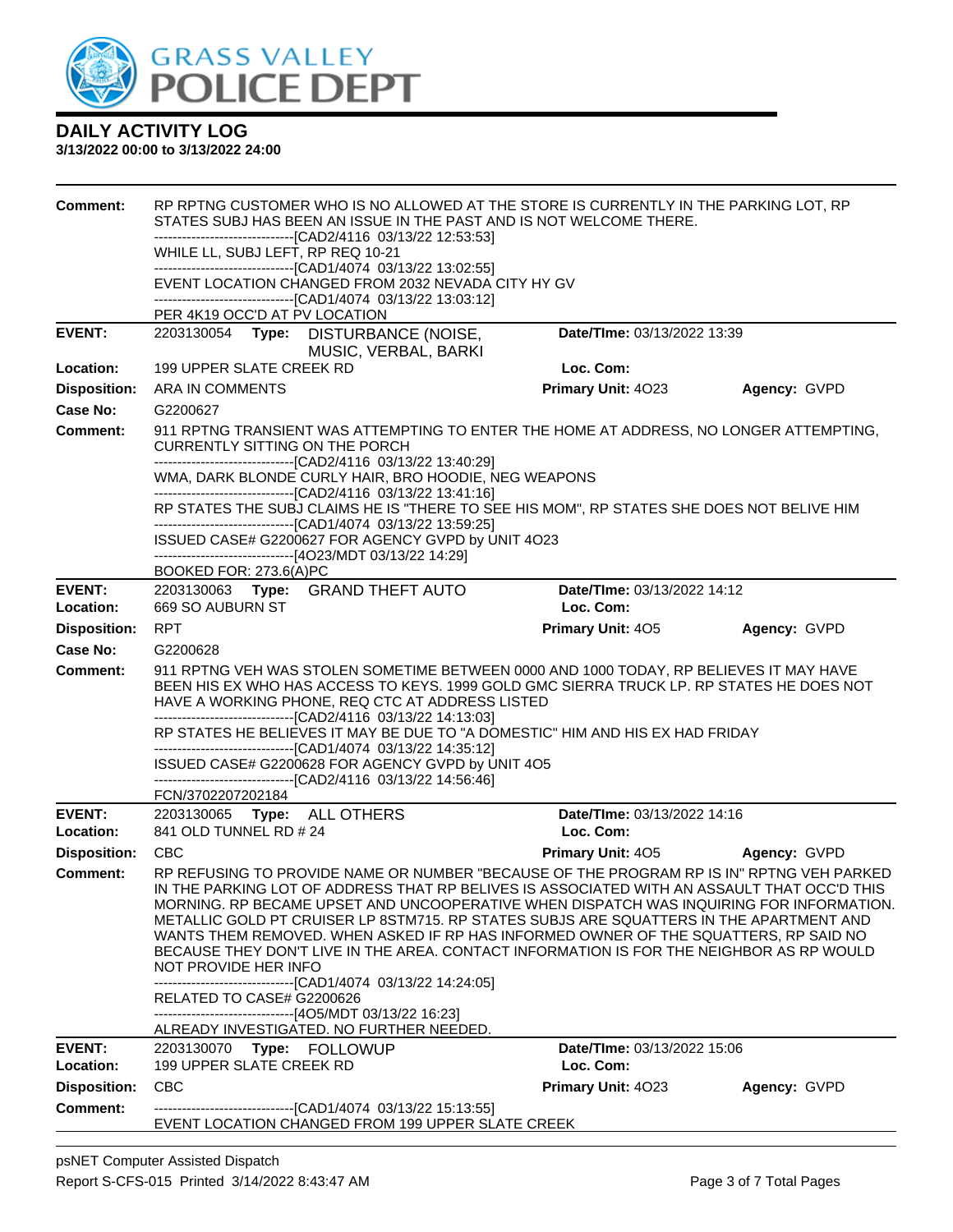

**3/13/2022 00:00 to 3/13/2022 24:00**

| EVENT:              | 2203130073                                                                                                                                                                                                  | Type: | DISTURBANCE (NOISE,<br>MUSIC, VERBAL, BARKI                                                                                                                                                                                                                                     | Date/TIme: 03/13/2022 15:09              |              |  |
|---------------------|-------------------------------------------------------------------------------------------------------------------------------------------------------------------------------------------------------------|-------|---------------------------------------------------------------------------------------------------------------------------------------------------------------------------------------------------------------------------------------------------------------------------------|------------------------------------------|--------------|--|
| Location:           | 420 HENDERSON ST                                                                                                                                                                                            |       |                                                                                                                                                                                                                                                                                 | Loc. Com: PROSPERITY LANES               |              |  |
| <b>Disposition:</b> | INF BEAT OFC ADV                                                                                                                                                                                            |       |                                                                                                                                                                                                                                                                                 | <b>Primary Unit:</b>                     | Agency: GVPD |  |
| <b>Comment:</b>     |                                                                                                                                                                                                             |       | 911 EMPLOYEE RPTG MALE CAUSING A 415V AND REFUSING TO LEAVE. NEG WEAPONS SEEN. DOT TWRDS<br>DIEGOS, WMA BEARD LATE 60YRS OLD, LSW BLK SHIRT. WHILE LL SUBJ LEFT RP REQG LOG ENTRY ONLY.<br>---------------------------------[CAD3/3980 03/13/22 15:09:40]                       |                                          |              |  |
|                     |                                                                                                                                                                                                             |       | DISPATCH REQG BEAT OFFICER REVIEW<br>***** EVENT CLOSED BY CAD1 WITH COMMENT-BEAT OFC ADV                                                                                                                                                                                       |                                          |              |  |
| <b>EVENT:</b>       |                                                                                                                                                                                                             |       | 2203130078 Type: WELFARE CHECK                                                                                                                                                                                                                                                  | Date/TIme: 03/13/2022 15:20              |              |  |
| Location:           | 316 OLYMPIA PARK RD                                                                                                                                                                                         |       |                                                                                                                                                                                                                                                                                 | Loc. Com: BRUNSWICK VILLAGE              |              |  |
| <b>Disposition:</b> | <b>UTL</b>                                                                                                                                                                                                  |       |                                                                                                                                                                                                                                                                                 | <b>Primary Unit: 4K19</b>                | Agency: GVPD |  |
| <b>Comment:</b>     | 911 RPTG NON-EMERGENCY. RP STATES J'S PLAYING ON A PICKUP TRUCK IN PAJAMAS. RP COULD NOT<br>PROVIDE LOCATION OR ANY CRIME. RP DISCONNECTED<br>--------------------------------[CAD3/3980 03/13/22 15:23:15] |       |                                                                                                                                                                                                                                                                                 |                                          |              |  |
|                     |                                                                                                                                                                                                             |       | EVENT LOCATION CHANGED FROM LAT: 39.23179600 LONG: -121.037374 GRASS VALLEY<br>---------------------------------[CAD3/3980 03/13/22 15:24:06]                                                                                                                                   |                                          |              |  |
|                     |                                                                                                                                                                                                             |       | EVENT CALL TYPE CHANGED FROM ALL<br>---------------------------------[CAD3/3980 03/13/22 15:24:39]                                                                                                                                                                              |                                          |              |  |
|                     |                                                                                                                                                                                                             |       | ON CB RP RPTG THE CHILDREN ARE NOT WARMLY DRESSED AND NO ADULTS ARE AROUND                                                                                                                                                                                                      |                                          |              |  |
|                     |                                                                                                                                                                                                             |       | --------------------------------[CAD3/3980 03/13/22 15:25:47]<br>EVENT LOCATION CHANGED FROM 316 BRUNSWICK RD GV                                                                                                                                                                |                                          |              |  |
|                     |                                                                                                                                                                                                             |       | -----------------------------------[CAD3/3980 03/13/22 15:27:11]                                                                                                                                                                                                                |                                          |              |  |
|                     |                                                                                                                                                                                                             |       | RP IS EXTREMELY HARD OF HEARING AND POSSIBLY CONFUSED, REQG AREA CHECK                                                                                                                                                                                                          |                                          |              |  |
| <b>EVENT:</b>       | 2203130085                                                                                                                                                                                                  | Type: | <b>RESTRAINING ORDERS (TRO,</b><br>OAH, CUSTODY, C                                                                                                                                                                                                                              | Date/TIme: 03/13/2022 15:36              |              |  |
| Location:           | 543 BUTLER ST                                                                                                                                                                                               |       |                                                                                                                                                                                                                                                                                 | Loc. Com:                                |              |  |
| <b>Disposition:</b> | <b>RPT</b>                                                                                                                                                                                                  |       |                                                                                                                                                                                                                                                                                 | Primary Unit: 4K19                       | Agency: GVPD |  |
| Case No:            | G2200630                                                                                                                                                                                                    |       |                                                                                                                                                                                                                                                                                 |                                          |              |  |
| <b>Comment:</b>     | TO HER RESIDENCE. REQ 10-21                                                                                                                                                                                 |       | RP RPTNG VIOLATION OF RESTRAINING ORDER VIA TEXT. RP BELIEVES SUBJ ALSO "SENT THE MORMANS"<br>-------------------------------[CAD1/4074 03/13/22 17:05:30]                                                                                                                      |                                          |              |  |
|                     |                                                                                                                                                                                                             |       | ISSUED CASE# G2200630 FOR AGENCY GVPD by UNIT 4K19                                                                                                                                                                                                                              |                                          |              |  |
| <b>EVENT:</b>       |                                                                                                                                                                                                             |       | 2203130088 Type: TRAFFIC ACCIDENT                                                                                                                                                                                                                                               | Date/TIme: 03/13/2022 15:52              |              |  |
| Location:           | 318 COLUMBIA AV                                                                                                                                                                                             |       |                                                                                                                                                                                                                                                                                 | Loc. Com:                                |              |  |
| <b>Disposition:</b> | <b>RPT</b>                                                                                                                                                                                                  |       |                                                                                                                                                                                                                                                                                 | Primary Unit: 4023                       | Agency: GVPD |  |
| Case No:            | G2200629                                                                                                                                                                                                    |       |                                                                                                                                                                                                                                                                                 |                                          |              |  |
| <b>Comment:</b>     | <b>AGAIN</b>                                                                                                                                                                                                |       | RP IS HOMEOWNER RPTNG 20002 OCC'D APROX 20 MINS AGO TO LANDSCAPERS VEH. VI VEH 2001 LIGHT<br>GRY DODGE TRUCK LP 11102R1 WAS PARKED. SU VEH WHI CHEVY TRUCK WITH BLU FRONT HOOD LP<br>8X26052 HIT OTHER VEH AND KEPT GOING, TURNED AROUND AND SCREAMED EXPLITIVES AT RP AND LEFT |                                          |              |  |
|                     |                                                                                                                                                                                                             |       | --------------------[CAD1/4074_03/13/22 16:33:37]<br>ISSUED CASE# G2200629 FOR AGENCY GVPD by UNIT 4O23                                                                                                                                                                         |                                          |              |  |
| <b>EVENT:</b>       | 2203130091                                                                                                                                                                                                  |       | Type: CITIZEN ASSIST (CIVIL<br>STANDBY'S, LOCKOUT                                                                                                                                                                                                                               | Date/TIme: 03/13/2022 16:06              |              |  |
| Location:           | 1262 SUTTON WY                                                                                                                                                                                              |       |                                                                                                                                                                                                                                                                                 | Loc. Com: HOSPITALITY HOUSE 530 271 7144 |              |  |
| <b>Disposition:</b> | <b>CBC</b>                                                                                                                                                                                                  |       |                                                                                                                                                                                                                                                                                 | Primary Unit: 4K19                       | Agency: GVPD |  |
| <b>Comment:</b>     | <b>CLEARANCE X1</b>                                                                                                                                                                                         |       |                                                                                                                                                                                                                                                                                 |                                          |              |  |
| <b>EVENT:</b>       | 2203130099                                                                                                                                                                                                  | Type: | <b>FOLLOWUP</b>                                                                                                                                                                                                                                                                 | Date/TIme: 03/13/2022 17:03              |              |  |
| Location:           | 129 W MCKNIGHT WY                                                                                                                                                                                           |       |                                                                                                                                                                                                                                                                                 | Loc. Com: SPD                            |              |  |
| <b>Disposition:</b> | <b>CBC</b>                                                                                                                                                                                                  |       |                                                                                                                                                                                                                                                                                 | Primary Unit: 4023                       | Agency: GVPD |  |
| <b>Comment:</b>     |                                                                                                                                                                                                             |       | -------------------------------[CAD1/4074 03/13/22 17:03:28]<br>EVENT LOCATION CHANGED FROM SPD MCKNIGHT                                                                                                                                                                        |                                          |              |  |

psNET Computer Assisted Dispatch Report S-CFS-015 Printed 3/14/2022 8:43:47 AM Page 4 of 7 Total Pages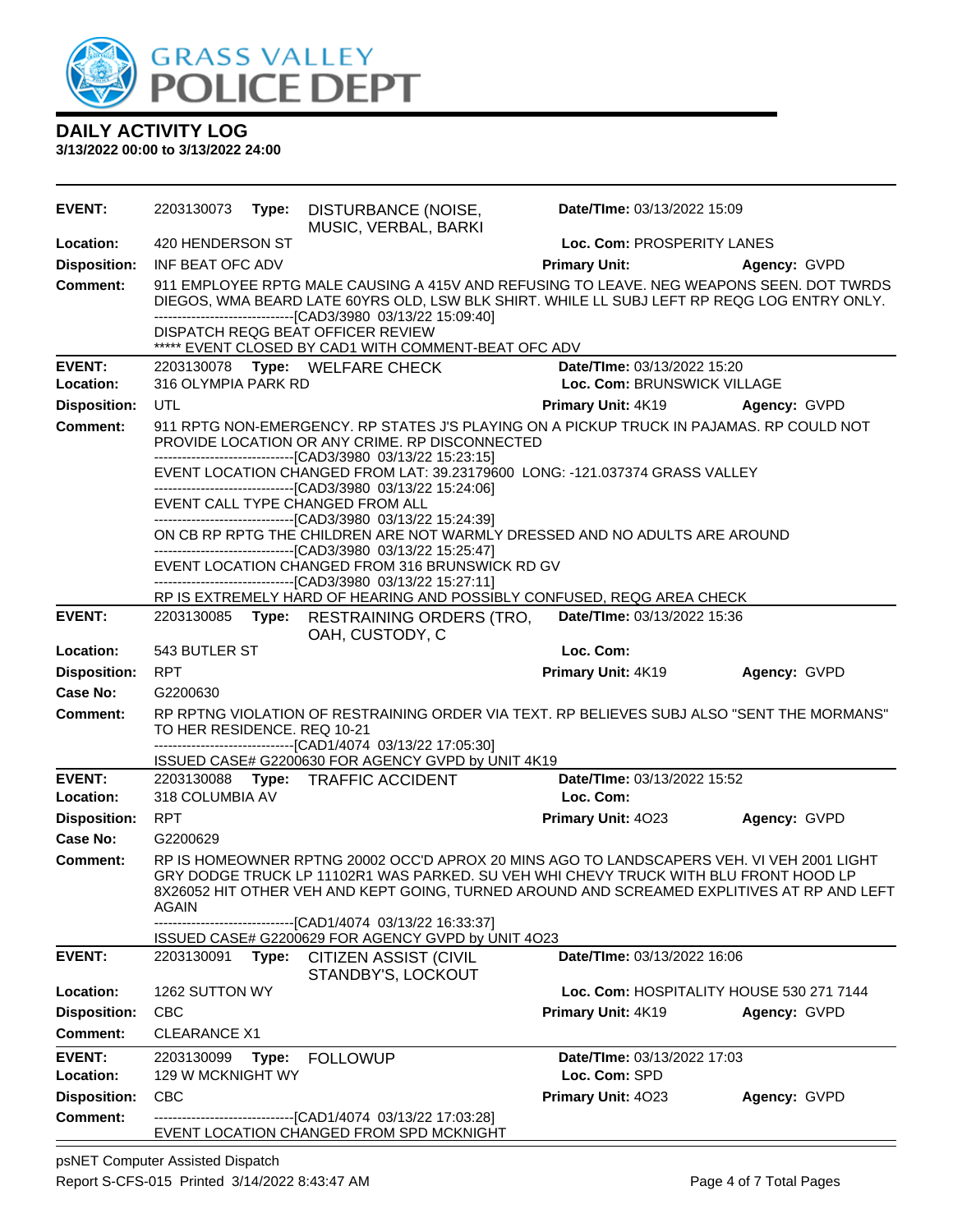

| <b>EVENT:</b><br>Location: | 762 FREEMAN LN # G                                                                                                                                                                                                    |       |                                                                                                                                                                                                                     | Date/TIme: 03/13/2022 17:47<br>Loc. Com: DOLLAR TREE |              |  |  |
|----------------------------|-----------------------------------------------------------------------------------------------------------------------------------------------------------------------------------------------------------------------|-------|---------------------------------------------------------------------------------------------------------------------------------------------------------------------------------------------------------------------|------------------------------------------------------|--------------|--|--|
| <b>Disposition:</b>        | ARA                                                                                                                                                                                                                   |       |                                                                                                                                                                                                                     | Primary Unit: 4K19<br>Agency: GVPD                   |              |  |  |
| <b>Comment:</b>            | 245 SUS VEH FREEMAN CASE # G2200618<br>------------------------------[CAD1/4074_03/13/22 17:54:27]<br>EVENT LOCATION CHANGED FROM DOLLAR TREE FREEMAN                                                                 |       |                                                                                                                                                                                                                     |                                                      |              |  |  |
|                            |                                                                                                                                                                                                                       |       |                                                                                                                                                                                                                     |                                                      |              |  |  |
|                            | -------------------------------[CAD2/3927 03/13/22 18:24:34]<br>TOW ASSIGNED-MMM TOWING, 647 E MAIN ST, GRASS VALLEY, 5302733180,<br>--------------------------------[CAD2/3927 03/13/22 18:24:43]<br>ETA IS 5-10 MIN |       |                                                                                                                                                                                                                     |                                                      |              |  |  |
|                            |                                                                                                                                                                                                                       |       |                                                                                                                                                                                                                     |                                                      |              |  |  |
|                            | -------------------------------[CAD1/4074 03/13/22 18:48:18]<br><b>VEH TOWED FOR EVIDENCE</b><br>FCN/3702207202735                                                                                                    |       |                                                                                                                                                                                                                     |                                                      |              |  |  |
|                            |                                                                                                                                                                                                                       |       | --------------------------------[CAD3/4051_03/13/22 20:14:20]                                                                                                                                                       |                                                      |              |  |  |
| <b>EVENT:</b>              | 2203130108                                                                                                                                                                                                            |       | CHARGES 245, 460, 422, AND 136.1(B)(1)<br>Type: ANIMALS (ABUSE, LOOSE,<br>FOUND, INJURED)                                                                                                                           | Date/TIme: 03/13/2022 18:05                          |              |  |  |
| Location:                  | 119 CELESTA DR                                                                                                                                                                                                        |       |                                                                                                                                                                                                                     | Loc. Com:                                            |              |  |  |
| <b>Disposition:</b>        | <b>CBC</b>                                                                                                                                                                                                            |       |                                                                                                                                                                                                                     | <b>Primary Unit: 4022</b>                            | Agency: GVPD |  |  |
| <b>Comment:</b>            |                                                                                                                                                                                                                       |       | RP RPTG SHE CAN HEAR DOG IN DISTRESS. UNK EXACLTY WHERE ITS COMING FROM. RP RODE HER<br>BICYCLE UP AND DOWN THE ROAD AND COULDNT LOCATE IT.<br>------------------------------[MERGED CAD3/3980 03/13/2022 18:17:49] |                                                      |              |  |  |
|                            | MERGED 2203130113 TYPE: ANI                                                                                                                                                                                           |       |                                                                                                                                                                                                                     |                                                      |              |  |  |
|                            | <b>LOCATION: CELESTA DR/DORIS DR</b>                                                                                                                                                                                  |       |                                                                                                                                                                                                                     |                                                      |              |  |  |
|                            |                                                                                                                                                                                                                       |       | 5 HOUSES FROM DORIS BETWEEN ARCADIA<br>RP: NAME: GARY FRANZA PHONE: 7868557 (530)                                                                                                                                   |                                                      |              |  |  |
|                            | 336 JAN RD                                                                                                                                                                                                            |       |                                                                                                                                                                                                                     |                                                      |              |  |  |
|                            |                                                                                                                                                                                                                       |       | COMMENTS: 911 CHP TRANSFER/ RP RPTG DOG HEARD IN DISTRESS, RP THINKS HE IS BEING INJURED                                                                                                                            |                                                      |              |  |  |
|                            | -------------------------------[CAD3/4051 03/13/22 18:22:05]<br>EVENT LOCATION CHANGED FROM CELESTA DR/DORIS DR GV                                                                                                    |       |                                                                                                                                                                                                                     |                                                      |              |  |  |
|                            | -------------------------------[CAD3/4051 03/13/22 18:22:12]<br>ADDTL BNS LINE RPTG SAME THING                                                                                                                        |       |                                                                                                                                                                                                                     |                                                      |              |  |  |
|                            |                                                                                                                                                                                                                       |       | -------------------------------[4O22/MDT 03/13/22 19:18]                                                                                                                                                            |                                                      |              |  |  |
|                            |                                                                                                                                                                                                                       |       | CONTACT MADE WITH OWNERS, DOG WAS C4 AFTER A WELFARE CHECK WAS CONDUCTED//DOG HAS AN                                                                                                                                |                                                      |              |  |  |
| <b>EVENT:</b>              |                                                                                                                                                                                                                       |       | ODD BARK THAT CAN BE CONFUSED AS BEING IN DISTRESS//CBC<br>2203130113 Type: ANIMALS (ABUSE, LOOSE,                                                                                                                  | Date/TIme: 03/13/2022 18:17                          |              |  |  |
|                            |                                                                                                                                                                                                                       |       | FOUND, INJURED)                                                                                                                                                                                                     |                                                      |              |  |  |
| Location:                  | <b>CELESTA DR/DORIS DR</b>                                                                                                                                                                                            |       |                                                                                                                                                                                                                     | Loc. Com: 5 HOUSES FROM DORIS BETWEEN<br>ARCADIA     |              |  |  |
| <b>Disposition:</b>        | MERGED 2203130108                                                                                                                                                                                                     |       |                                                                                                                                                                                                                     | <b>Primary Unit:</b>                                 | Agency: GVPD |  |  |
| <b>Comment:</b>            |                                                                                                                                                                                                                       |       | 911 CHP TRANSFER/ RP RPTG DOG HEARD IN DISTRESS, RP THINKS HE IS BEING INJURED                                                                                                                                      |                                                      |              |  |  |
| <b>EVENT:</b>              | 2203130116                                                                                                                                                                                                            | Type: | ***** EVENT CLOSED BY CAD3 WITH COMMENT-2203130108<br>911 UNKNOWN                                                                                                                                                   | Date/TIme: 03/13/2022 18:37                          |              |  |  |
|                            |                                                                                                                                                                                                                       |       | (HANGUPS, ABAN'S)                                                                                                                                                                                                   |                                                      |              |  |  |
| Location:                  | 131 GLENWOOD AV                                                                                                                                                                                                       |       |                                                                                                                                                                                                                     | Loc. Com: SIERRA GUEST HOME                          |              |  |  |
| <b>Disposition:</b>        | <b>HBD</b>                                                                                                                                                                                                            |       |                                                                                                                                                                                                                     | <b>Primary Unit:</b>                                 | Agency: GVPD |  |  |
| Comment:                   | 911 ABANDONED                                                                                                                                                                                                         |       |                                                                                                                                                                                                                     |                                                      |              |  |  |
|                            | ***** EVENT CLOSED BY CAD3                                                                                                                                                                                            |       | -------------------------------[CAD3/4051_03/13/22 18:38:21]<br>ON CALLBACK, ACCIDENTAL MISDIAL CODE 4                                                                                                              |                                                      |              |  |  |
| <b>EVENT:</b>              | 2203130120                                                                                                                                                                                                            | Type: | <b>SUSPICIOUS CIRCUMSTANCE</b><br>(VEHICLE, PERSON                                                                                                                                                                  | Date/TIme: 03/13/2022 18:53                          |              |  |  |
| Location:                  | 1327 EA MAIN ST                                                                                                                                                                                                       |       |                                                                                                                                                                                                                     | Loc. Com:                                            |              |  |  |
| <b>Disposition:</b>        | <b>AST</b>                                                                                                                                                                                                            |       |                                                                                                                                                                                                                     | Primary Unit: 4024                                   | Agency: GVPD |  |  |
| <b>Case No:</b>            | G2200631                                                                                                                                                                                                              |       |                                                                                                                                                                                                                     |                                                      |              |  |  |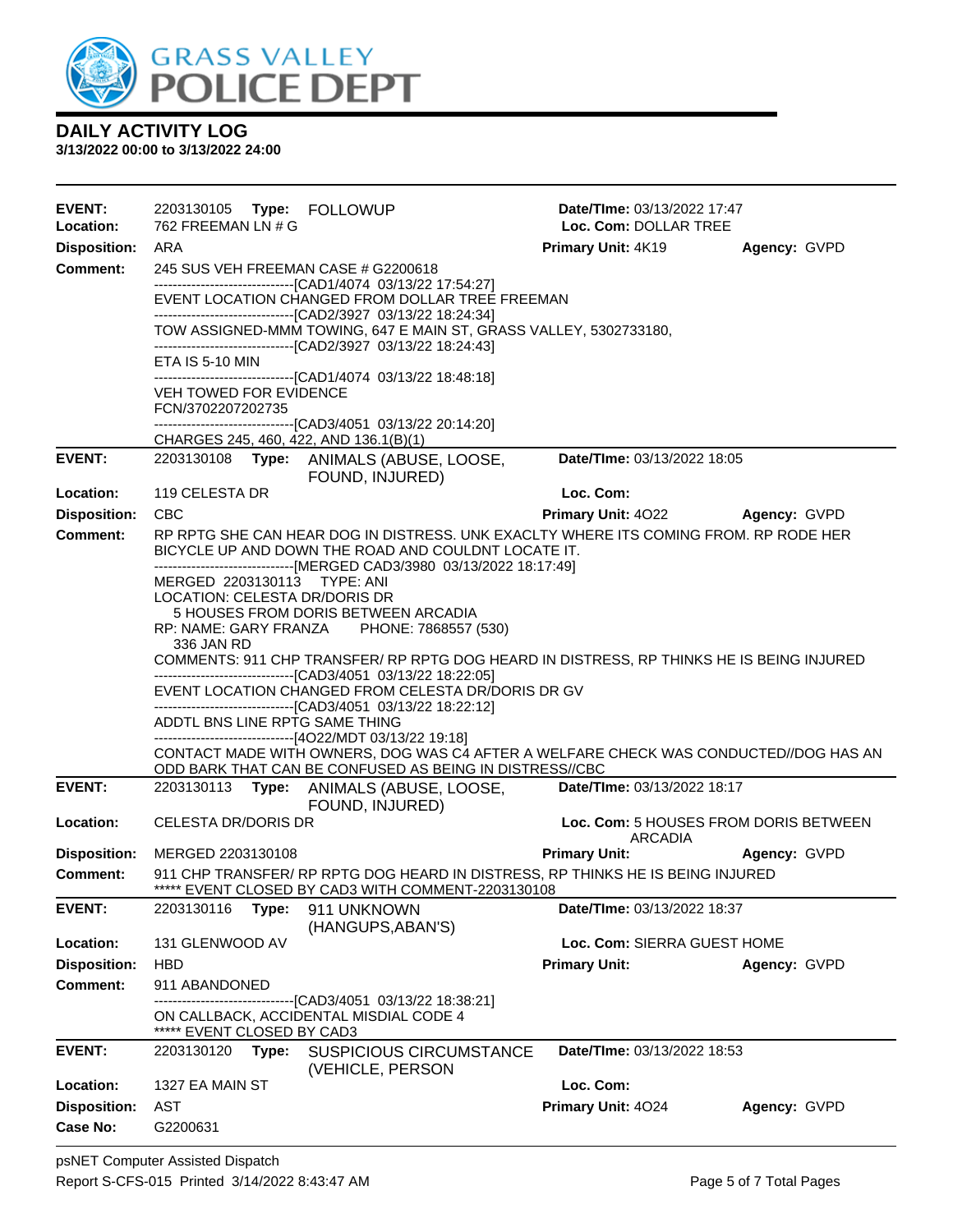

#### **3/13/2022 00:00 to 3/13/2022 24:00**

| <b>Comment:</b>            | RP ADV A UNK SUBJ DESC AS A HMA APPROX 35 YOA LSW A RED BANDANA AND A STRIPPED BEANIE, T<br>SHIRT AND LONG JEAN SHORTS. NO WEAPONS SEEN. RP ADV HE WAS KNOCKING ON ALL THE DOORS ADV<br>HE MISSED HIS METHADONE APPT.<br>--------------------------------[CAD1/4074 03/13/22 18:55:53]<br>EVENT LOCATION CHANGED FROM 1327 MAIN ST GV<br>-------------------------------[CAD1/4074 03/13/22 18:56:17] |                                                                                                                                                                              |                                          |              |  |  |
|----------------------------|-------------------------------------------------------------------------------------------------------------------------------------------------------------------------------------------------------------------------------------------------------------------------------------------------------------------------------------------------------------------------------------------------------|------------------------------------------------------------------------------------------------------------------------------------------------------------------------------|------------------------------------------|--------------|--|--|
|                            | 4O9 ADV                                                                                                                                                                                                                                                                                                                                                                                               |                                                                                                                                                                              |                                          |              |  |  |
|                            |                                                                                                                                                                                                                                                                                                                                                                                                       | -------------------------------[CAD3/4051_03/13/22 20:51:13]<br>ISSUED CASE# G2200631 FOR AGENCY GVPD by UNIT 4O24                                                           |                                          |              |  |  |
| <b>EVENT:</b>              | 2203130122                                                                                                                                                                                                                                                                                                                                                                                            | Type: SUSPICIOUS CIRCUMSTANCE<br>(VEHICLE, PERSON                                                                                                                            | Date/TIme: 03/13/2022 19:14              |              |  |  |
| Location:                  | <b>867 SUTTON WAY</b>                                                                                                                                                                                                                                                                                                                                                                                 |                                                                                                                                                                              | Loc. Com:                                |              |  |  |
| <b>Disposition:</b>        | <b>CBC</b>                                                                                                                                                                                                                                                                                                                                                                                            |                                                                                                                                                                              | <b>Primary Unit: 409</b>                 | Agency: GVPD |  |  |
| <b>Comment:</b>            | RP ADV MALE CUSTOMER WAS BUYING DRY ICE AND PER ANOTHER CUSTOMER, CLAIMED HE WAS MAKING<br>A BOMB WITH IT. RP IS REQ A 10-21. WMA APPROX 30 YOA LSW A BB HAT BLK ZIP UP SWEATSHIRT W/ RED<br>ON IT. RP ADV HE LEFT.<br>--------------------------------[4O9/MDT 03/13/22 19:19]                                                                                                                       |                                                                                                                                                                              |                                          |              |  |  |
|                            |                                                                                                                                                                                                                                                                                                                                                                                                       | CTC MADE WITH RP. REQUESTING LOG ENTRY ONLY.                                                                                                                                 |                                          |              |  |  |
|                            | <b>INFO ONLY</b>                                                                                                                                                                                                                                                                                                                                                                                      |                                                                                                                                                                              |                                          |              |  |  |
| <b>EVENT:</b>              | 2203130128<br>Type:                                                                                                                                                                                                                                                                                                                                                                                   | VEH CITES, VIN, TOWS, DUI                                                                                                                                                    | Date/TIme: 03/13/2022 19:58              |              |  |  |
| Location:                  | <b>GATES PL</b>                                                                                                                                                                                                                                                                                                                                                                                       |                                                                                                                                                                              | Loc. Com:                                |              |  |  |
| <b>Disposition:</b>        | <b>CIT</b>                                                                                                                                                                                                                                                                                                                                                                                            |                                                                                                                                                                              | Primary Unit: 4022                       | Agency: GVPD |  |  |
| Comment:                   | O/W UNOCCPD VEH                                                                                                                                                                                                                                                                                                                                                                                       |                                                                                                                                                                              |                                          |              |  |  |
| <b>EVENT:</b><br>Location: | 2203130132 Type:<br>115 JOERSCHKE DR                                                                                                                                                                                                                                                                                                                                                                  | <b>VEHICLE STOP</b>                                                                                                                                                          | Date/TIme: 03/13/2022 20:37<br>Loc. Com: |              |  |  |
| <b>Disposition:</b>        | ARA                                                                                                                                                                                                                                                                                                                                                                                                   |                                                                                                                                                                              | Primary Unit: 4022                       | Agency: GVPD |  |  |
| <b>Case No:</b>            | G2200632                                                                                                                                                                                                                                                                                                                                                                                              |                                                                                                                                                                              |                                          |              |  |  |
| Comment:                   | License: 7TUY502                                                                                                                                                                                                                                                                                                                                                                                      |                                                                                                                                                                              |                                          |              |  |  |
|                            |                                                                                                                                                                                                                                                                                                                                                                                                       | ---------------------------------[CAD3/4051 03/13/22 20:37:57]<br>EVENT LOCATION CHANGED FROM 115 JOERSCHKE<br>-------------------------------[CAD2/3927 03/13/22 20:49:51]  |                                          |              |  |  |
|                            |                                                                                                                                                                                                                                                                                                                                                                                                       | YUBA ADV CITE AND RELEASE ONLY FOR THEIR 10-36M'S<br>--------------------------------[CAD2/3927 03/13/22 20:53:30]                                                           |                                          |              |  |  |
|                            | SUTTER ADV CITE ONLY                                                                                                                                                                                                                                                                                                                                                                                  |                                                                                                                                                                              |                                          |              |  |  |
|                            | -------------------------------[CAD3/4051 03/13/22 21:02:47]<br>ISSUED CASE# G2200632 FOR AGENCY GVPD by UNIT 4O22<br>-------------------------------[CAD2/3927 03/13/22 21:25:33]<br>TOW ASSIGNED-KILROYS, 800 E MAIN ST, GRASS VALLEY, 5302733495,<br>-------------------------------[4O22/MDT 03/13/22 21:54]                                                                                      |                                                                                                                                                                              |                                          |              |  |  |
|                            |                                                                                                                                                                                                                                                                                                                                                                                                       |                                                                                                                                                                              |                                          |              |  |  |
|                            |                                                                                                                                                                                                                                                                                                                                                                                                       | BOOKED ON 14601.1(A) VC, 4462.5 VC, AND WARRANTS<br>-------------------------------[CAD3/4051 03/13/22 21:55:06]                                                             |                                          |              |  |  |
|                            | FCN/3702207203107                                                                                                                                                                                                                                                                                                                                                                                     |                                                                                                                                                                              |                                          |              |  |  |
| <b>EVENT:</b>              | 2203130136<br>Type:                                                                                                                                                                                                                                                                                                                                                                                   | TRAFFIC (DUI, PARKING,<br>SPEED, HAZ                                                                                                                                         | Date/TIme: 03/13/2022 21:00              |              |  |  |
| Location:                  | 121 BANK ST                                                                                                                                                                                                                                                                                                                                                                                           |                                                                                                                                                                              | Loc. Com: HOLIDAY INN 530 477 1700       |              |  |  |
| <b>Disposition:</b>        | <b>HBD</b>                                                                                                                                                                                                                                                                                                                                                                                            |                                                                                                                                                                              | <b>Primary Unit:</b>                     | Agency: GVPD |  |  |
| <b>Comment:</b>            | DOT.                                                                                                                                                                                                                                                                                                                                                                                                  | 23103 DRIVER/ RP REPORTING A SMALLER WHITE SEDAN W/ BLUE LED LIGHTS AROUND LP BLEW<br>THROUGH TWO RED LIGHTS THEN TURNED LEFT ONTO S AUBURN ST W/O A BLINKER. NFI ON DESC OR |                                          |              |  |  |
|                            |                                                                                                                                                                                                                                                                                                                                                                                                       | -------------------------------[CAD3/4051 03/13/22 21:00:56]                                                                                                                 |                                          |              |  |  |
|                            | <b>VOICED</b><br>***** EVENT CLOSED BY CAD3                                                                                                                                                                                                                                                                                                                                                           |                                                                                                                                                                              |                                          |              |  |  |
| <b>EVENT:</b><br>Location: | 2203130142 Type: SUBJECT STOP<br>EUREKA ST/EA MAIN ST                                                                                                                                                                                                                                                                                                                                                 |                                                                                                                                                                              | Date/TIme: 03/13/2022 22:11<br>Loc. Com: |              |  |  |

psNET Computer Assisted Dispatch Report S-CFS-015 Printed 3/14/2022 8:43:47 AM Page 6 of 7 Total Pages